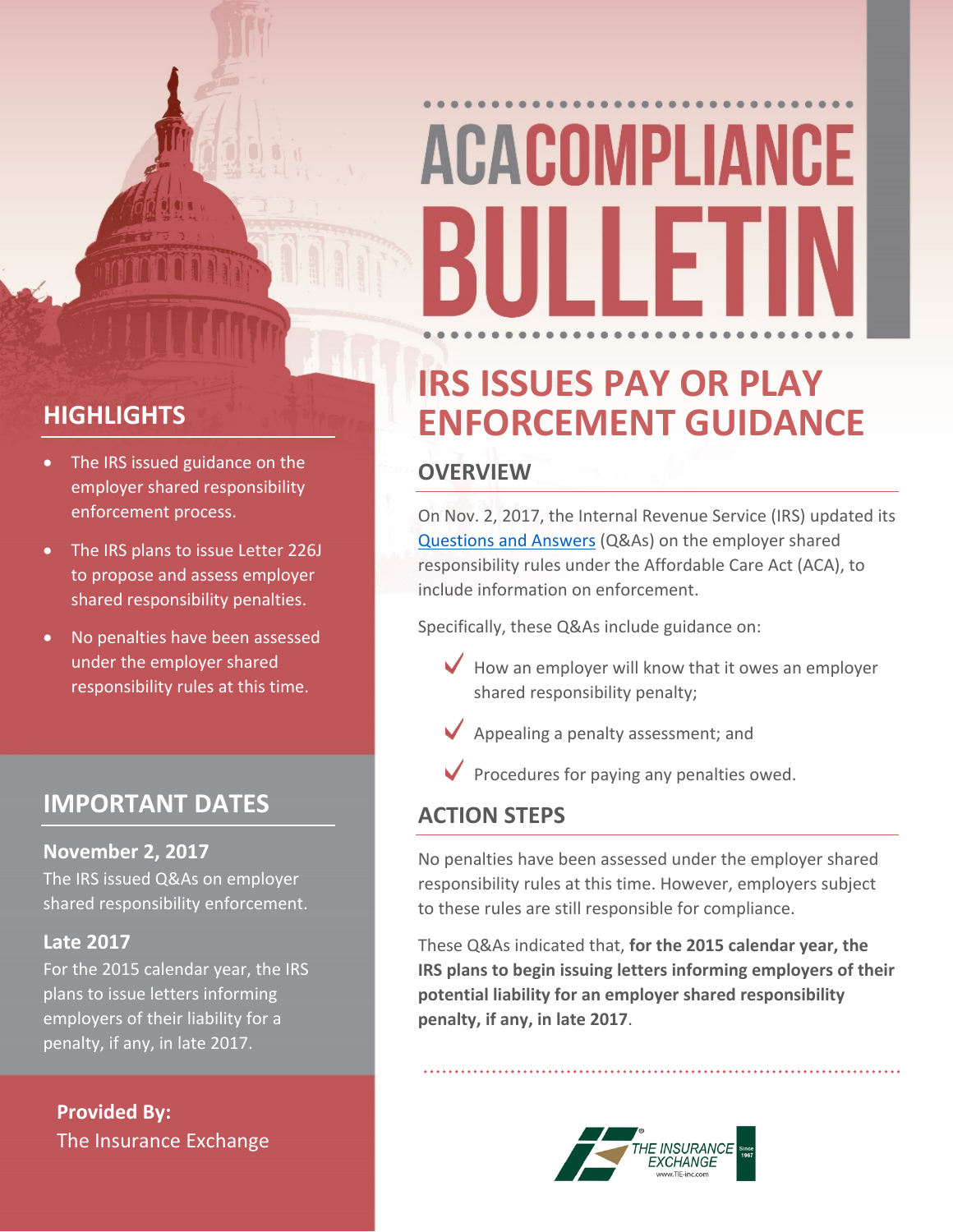# **ACACOMPLIANCE BULLETIN**

### **Background**

The ACA's employer shared responsibility rules require applicable large employers (ALEs) to offer affordable, minimum value health coverage to their full-time employees or pay a penalty. These rules, also known as the "employer mandate" or "pay or play" rules, only apply to ALEs, which are employers with, on average, at least 50 full-time employees, including full-time equivalent employees, during the preceding calendar year.

The employer shared responsibility rules took effect for most ALEs beginning on **Jan. 1, 2015**. However, some ALEs may have had additional time to comply with these requirements. An ALE may be subject to a penalty only if one or more full-time employees obtain an Exchange subsidy (either because the ALE does not offer health coverage, or offers coverage that is unaffordable or does not provide minimum value).

Prior to 2017, the IRS has been unable to identify the employers potentially subject to an employer shared responsibility penalty or to assess any penalties. The IRS previously [indicated](https://www.irs.gov/affordable-care-act/employers/questions-and-answers-on-employer-shared-responsibility-provisions-under-the-affordable-care-act) that it expected to begin sending letters in early 2017 informing ALEs that filed Forms 1094-C and 1095-C of their potential liability for an employer shared responsibility penalty for the 2015 calendar year (with reporting in 2016). **However, at this time, no letters have been sent to any ALEs.**

#### **Enforcement Guidance**

The general procedures the IRS will use to propose and assess the employer shared responsibility penalties are described in **Letter 226J**. The IRS plans to issue Letter 226J to an ALE if it determines that, for at least one month in the year, one or more of the ALE's full-time employees was enrolled in a qualified health plan for which a premium tax credit was allowed (and the ALE did not qualify for an affordability safe harbor or other relief for the employee).

**These letters are separate from the Section 1411 Certification sent by the Department of Health and Human Services (HHS) that employers began receiving in 2016. The Section 1411 Certifications are sent to all employers with employees who receive a subsidy to purchase coverage through an Exchange (including both ALEs and non-ALEs). Section 1411 Certifications do not trigger or assess any penalties for any employers.**

Letter 226J will include:

- $\blacktriangleright$  A brief explanation of Section 4980H;
- $\blacktriangledown$  An employer shared responsibility penalty summary table itemizing the proposed penalty by month and indicating for each month if the liability is under Section 4980H(a) or Section 4980H(b) (or neither);

 $\blacktriangleright$  An explanation of the employer shared responsibility penalty summary table;

 $\blacktriangledown$ Form 14764, Employer Shared Responsibility Payment (ESRP) Response, an employer shared responsibility response form;

This ACA Compliance Bulletin is not intended to be exhaustive nor should any discussion or opinions be construed as legal 2 advice. Readers should contact legal counsel for legal advice.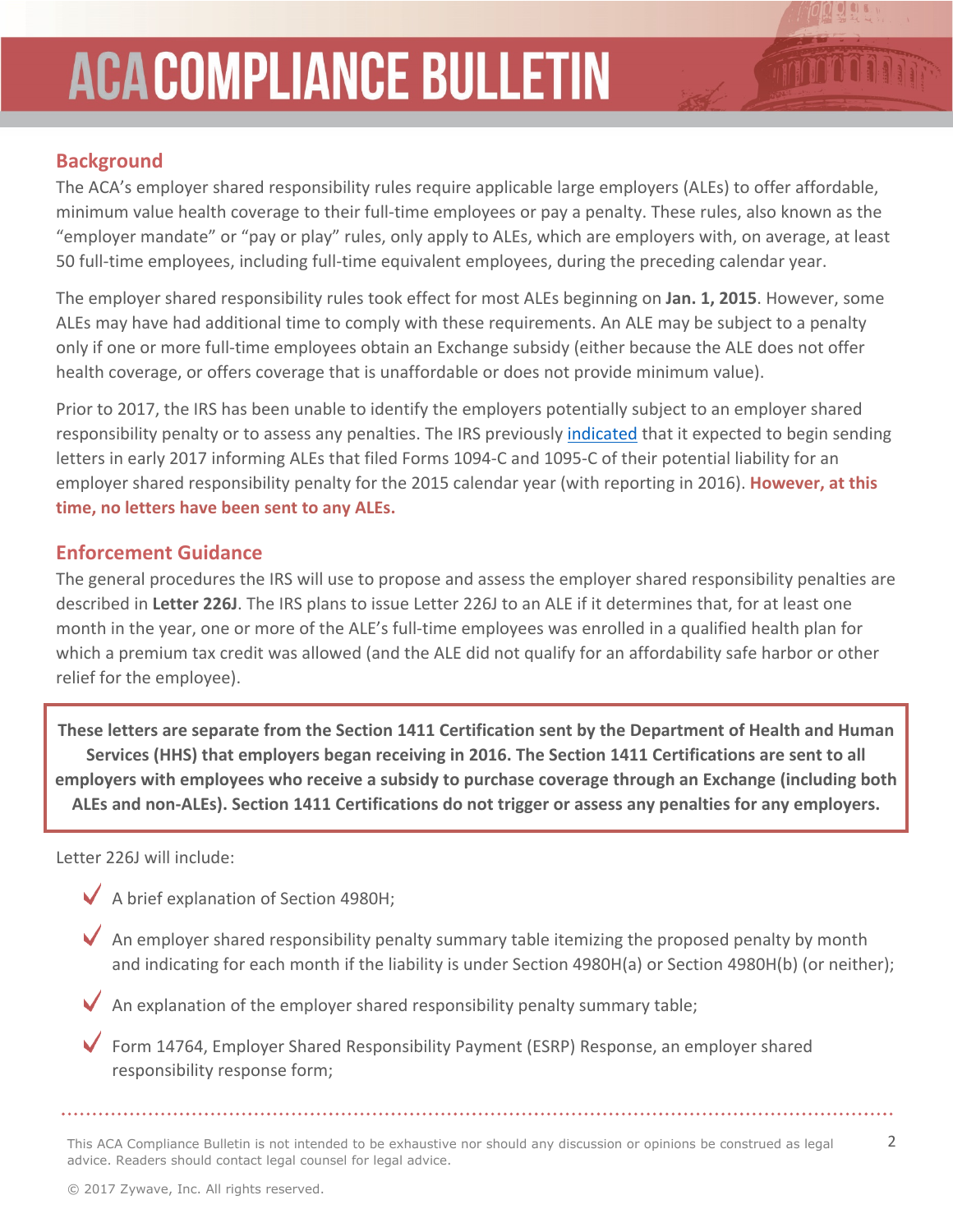# **ACACOMPLIANCE BULLETIN**

Form 14765, Employee Premium Tax Credit (PTC) List, which lists, by month, the ALE's assessable fulltime employees (individuals who for at least one month in the year were full-time employees allowed a premium tax credit and for whom the ALE did not qualify for an affordability safe harbor or other relief—see instructions for Forms 1094-C and 1095-C, line 16), and the indicator codes, if any, the ALE reported on lines 14 and 16 of each assessable full-time employee's Form 1095-C;

A description of the actions the ALE should take if it agrees or disagrees with the proposed employer shared responsibility penalty in Letter 226J; and

A description of the actions the IRS will take if the ALE does not respond to Letter 226J on time.

The response to Letter 226J will be due by the response date shown on Letter 226J, which generally will be **30 days from the date of Letter 226J**. Letter 226J will contain the name and contact information of a specific IRS employee that the ALE should contact if the ALE has questions about the letter.

> **For the 2015 calendar year, the IRS plans to issue Letter 226J informing ALEs of their potential liability for an employer shared responsibility penalty, if any, in late 2017.**

For purposes of Letter 226J, the IRS determination of whether an ALE may be liable for an employer shared responsibility penalty and the amount of the potential penalty is based on information reported to the IRS on Forms 1094-C and 1095-C and information about full-time employees of the ALE that were allowed the premium tax credit.

### **Appeals**

ALEs will have an opportunity to respond to Letter 226J before any employer shared responsibility liability is assessed and notice and demand for payment is made. Letter 226J will provide instructions for how the ALE should respond in writing, either agreeing with the proposed employer shared responsibility penalty or disagreeing with part or all or the proposed amount.

If the ALE responds to Letter 226J, the IRS will acknowledge the ALE's response with an appropriate version of Letter 227 (a series of five different letters that, in general, acknowledge the ALE's response to Letter 226J and describe further actions the ALE may need to take). If, after receipt of Letter 227, the ALE disagrees with the proposed or revised employer shared responsibility penalty, the ALE may request a pre-assessment conference with the IRS Office of Appeals. The ALE should follow the instructions provided in Letter 227 and [Publication](https://www.irs.gov/pub/irs-pdf/p5.pdf) 5, Your Appeal Rights and How To Prepare a Protest if You Don't Agree, for requesting a conference with the IRS Office of Appeals. A conference should be requested in writing by the response date shown on Letter 227, which generally will be 30 days from the date of Letter 227.

If the ALE does not respond to either Letter 226J or Letter 227, the IRS will assess the amount of the proposed employer shared responsibility penalty and issue a notice and demand for payment—Notice CP 220J.

This ACA Compliance Bulletin is not intended to be exhaustive nor should any discussion or opinions be construed as legal  $3$ advice. Readers should contact legal counsel for legal advice.